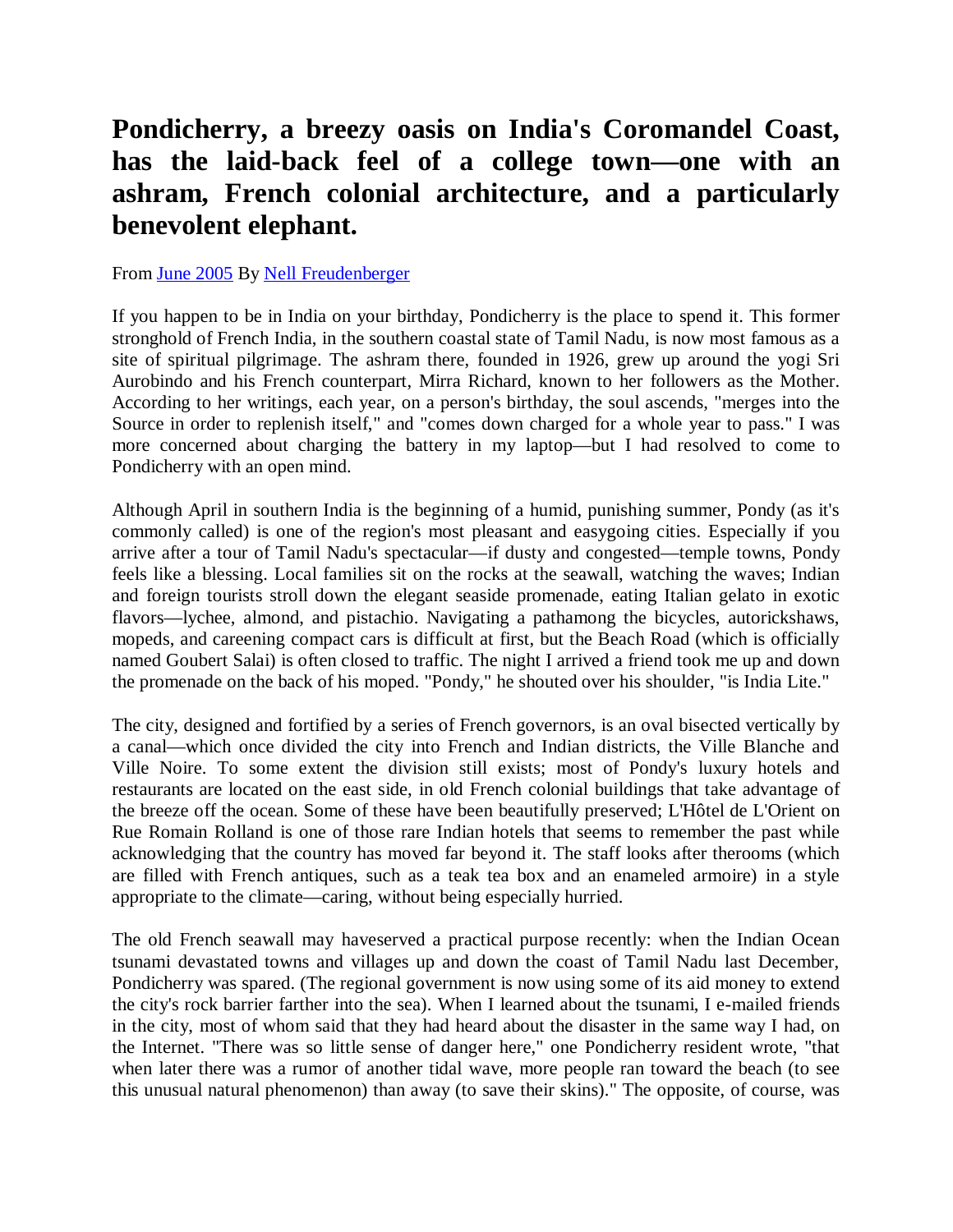true for the surrounding areas, and the nearby utopian community at Auroville responded with a large-scale relief effort, providing temporary shelter and distributing food and supplies to thousands of victims.

Although I enjoyed Pondy's lovely colonial hotels, I figured that if I really wanted to experience the ashram, I had to stay there too. At the Park Guest House, strictly enforced rules and stern portraits of the ashram's founders suggest a 19th-century sanatorium; at about six dollars a night, however, the view makes it one of the best bargains anywhere. The spartan rooms look directly out over the Bay of Bengal, gray in the early morning, blue as the sun is coming up, and by the afternoon bright green. I had ample opportunity to observe it at every time of day, since by that point in my trip I was experiencing what long-stay backpackers refer to asDelhi Belly. Luckily, the Park's seaside canteen serves dry biscuits and tea. On my first morning there, I discovered that each table is supplied with a bit of the Mother's wisdom encased in Plexiglas, where you might otherwise expect to find the soup of the day: "If we always find mud around us, it proves that there is mud somewhere in us"—an incentive to perk up if there ever was one.

When the French travel writer Alexandra David-Neel visited Pondicherry early in the last century, she described "a dead city that had once been something and remembered it, rigid in its dignity, irreproachably correct, concealing beneath an impeccable coat of whitewash the cracks in the old walls." To her, the city's gardens looked "funereal." Visiting the Botanical Gardens today, you enter a whimsical, secluded space, protected from the street by foliage. The gardens officially open at 9:30 a.m., but there are several gates and innumerable caretakers, some more accommodating than others. A toy train, theJoy Train, snakes passengers through intermittently labeled native and foreign species. Gardeners and other early-morning infiltrators rest on the benches at the stations, like commuters in a somewhat scruffy Wonderland.

During the summer, the best time to go out is early in the morning, when the streets are quiet and cooler, and sweet milk coffee and *idli,* airy rice-flour cakes, served withsambar (curried lentils) and coconut chutney, can be bought from street stalls for a few rupees. As you walk farther west, the French influence recedes, and both the small, village-style houses and concrete block apartments are painted sun-bleached pastels. Tamil movie and political posters are everywhere, highly dramatic and often interchangeable—long before California did it, Tamil Nadu was electing film stars to public office. My trip coincided withthe national elections, and Tamil Nadu's chief minister, the former starlet J. Jayalalitha, had just been voted the least popular politician in the country, according to a poll in the weekly *India Today*. Nevertheless, she appeared on poster after poster, smiling jovially underneath her party's double-leaf symbol.

Pondy is full of trees and shrubs: orange flame-of-the-woods, pink and white plumeria, and richly scented frangipani, which releases an almost overpowering sweetness. Walking along South Boulevard, you reach Mahatma Gandhi Road and the Sacred Heart of Jesus church, where the doors and windows are thrown open to worshippers, the breeze off the ocean, and the occasional crow, lighting on the still blade of a ceiling fan.

Before leaving New York, I had read Peter Heehs's absorbing biography of Sri Aurobindo, who was famous as a journalist and freedom fighter before he became the celebrated yogi of Pondicherry. Aurobindo Ghose was born in Calcutta in 1872. When he was seven years old, his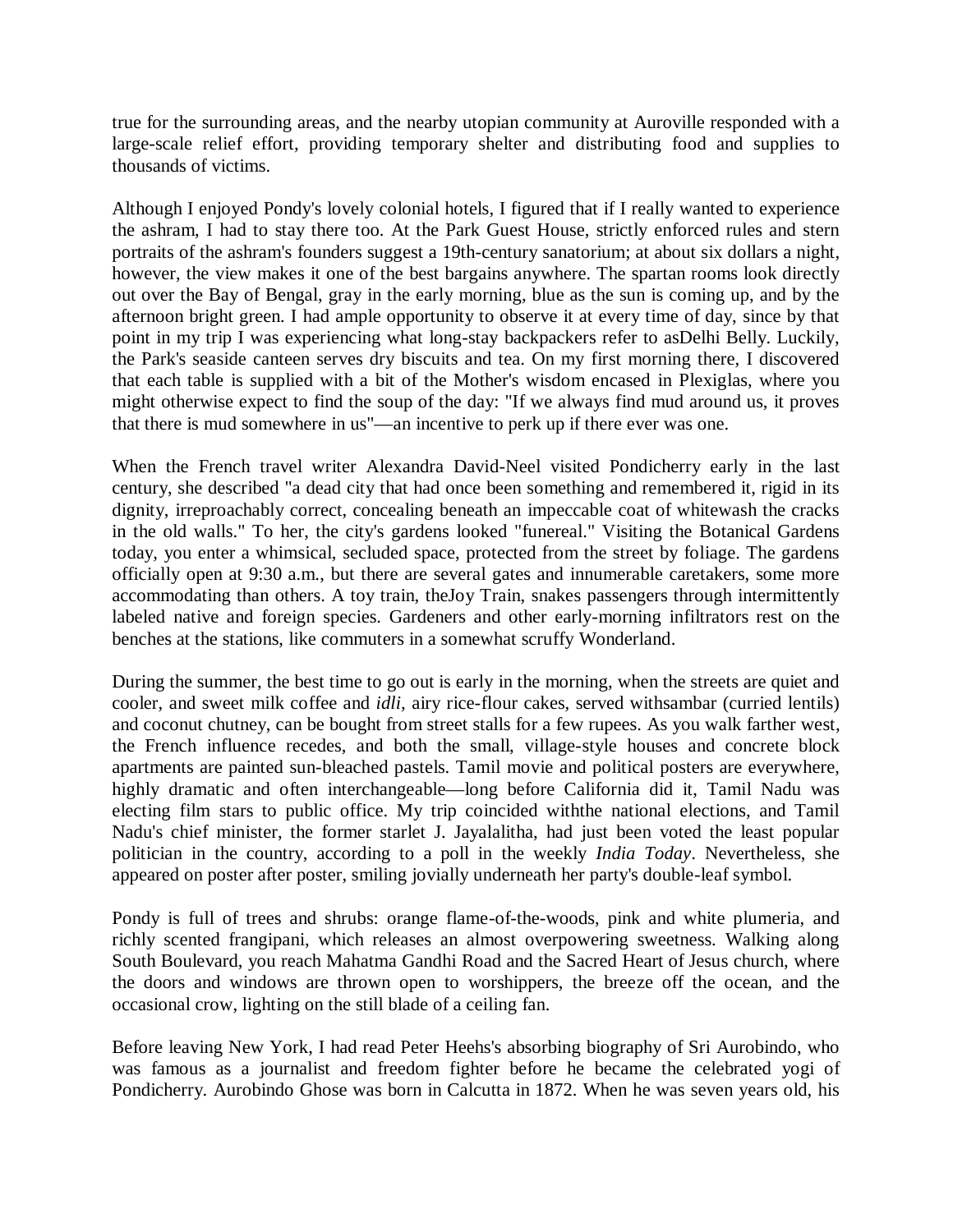Anglophile father took him and his brothers to England, where he put them under the care of a guardian, stipulating that they not be allowed to "make the acquaintance of any Indian or undergo any Indian influence." Aurobindo distinguished himself at St. Paul's School, in London, and King's College, Cambridge, as a brilliant student of both modern and classical European languages and literature. Contrary to his father's wishes, he also studied Hindi and Sanskrit, and developed an interest in "revolutions and rebellions which led to national liberation." In 1893, he returned to India in the service of the Maharaja of Baroda and soon became a leader in the struggle for his country's independence.

Aurobindo initially saw Indian philosophy as a means to enact political change, and even his decision to settle in Pondicherry was politically motivated. He took refuge in the French Indian city in 1910, after the British government had issued a warrant for his arrest; once in Pondicherry, however, he increasingly devoted his lifeto writing and the study of yoga. (Sri Aurobindo's "integral yoga" is a complex mental discipline best described in his own exhaustive writings; safe to say it has nothing to do with Downward-Facing Dog.) Soon Indian and foreign devotees began traveling to see the famous yogi, and an ashram grew up in Pondicherry.

I met Aurobindo's biographer, the intense and soft-spoken American ashramite Peter Heehs, at his office in the Sri Aurobindo AshramArchives on Nehru Street, a blue-gray building with an immaculately maintained courtyard and polished concrete floors. Technically anashramite is anyone who works in one of the ashram's departments—from the laundry to the dining room to the perfumery (called Auroma)—in exchange for room and board. "Pondy is like a college town, and the ashram is the college," Peter explained, and, except for the afternoon tea-and-cookie break (during which the devotees heatedly discussed Tamil politics), the archives did have the atmosphere of a particularly light and airy university library.

On the second floor, Indian, European, and American ashramites were working on a colossal project: the publication of the corrected works of Sri Aurobindo in 36 volumes. After retiring from politics, Aurobindo famously spent 24 years shut away in three small rooms, writing poems andessays that carefully recorded the progress of his yoga. In an air-conditioned office, Richard, a bearded American Sanskrit scholar dressed in white, was examining these texts with monklike patience. "Sometimes I have to look over a hundred instances of a word to determine precisely what Aurobindo meant by it," he told me gravely.

"We do get things done," Peter assured me, after we got downstairs to the high-ceilinged office that serves as the ashram's publishing house. Medha, a cheerful Aurobindo devotee from Mumbai,working in front of floor-to-ceiling shelves of manuscripts, laughed and interjected, "But I think that's because of grace."

Temple elephants, who will snuffle up your rupees with their lavishly decorated trunks and then give you a blessed pat on the head, are ubiquitous in Tamil Nadu; the one at the Sri Manakula Vinayagar Temple just down the street from the ashram is particularly friendly. After we left the temple, Peter took me to the ashram bookshop, SABDA, which is stocked with literature on Hinduism, Sanskrit scholarship, and, of course, the writings of Sri Aurobindo and the Mother. Curious visitors (those not quite curious enough for the complete 36 volumes) can also sample the founders' wisdom in the form of pamphlets devoted to particular topics. I passed over "How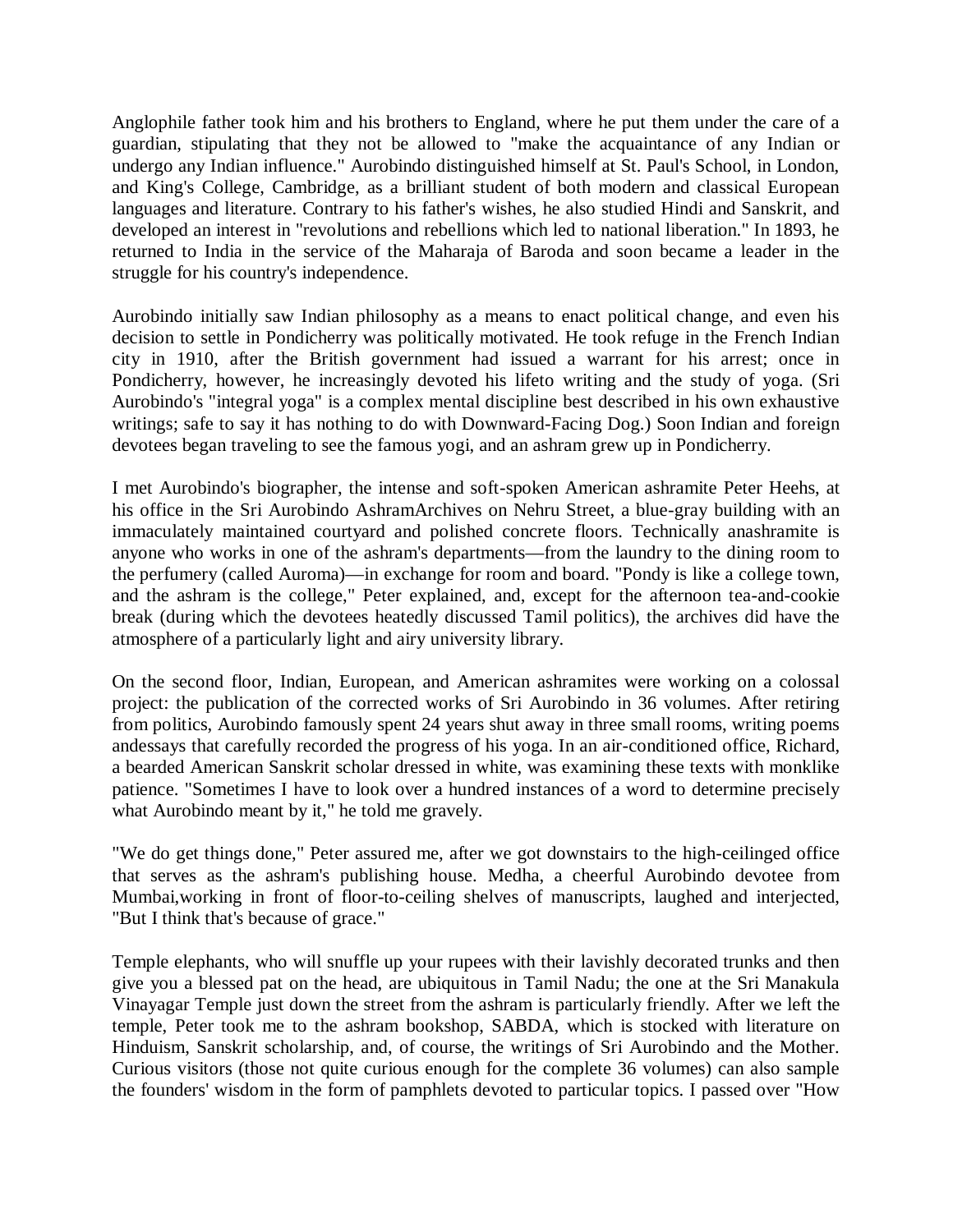to Cultivate Concentration," "Know Thyself and Forget Thyself," and "The Mother on Desires" in favor of"HappyBirthday," feeling as if I were buying Cliff's Notes in front of an English teacher.

"It's my birthday," I said defensively.

Peter looked startled. "But why didn't you say something?We have to get you a pass!"

Friends had told me that I would need a pass for nearly everything in the ashram—to sleep in the guesthouse, to eat (in strictlymaintained silence) in the ashram dining room, and to meditate near the Mother and Aurobindo's tomb—but this seemed to be taking things a bit far.

"I need a pass to have my birthday?" I asked.

Peter explained that your birthday is the only day of the year that you can visit Aurobindo's preserved and sealed-off rooms. He checked his watch. "We have to hurry," he said. "It might be too late."

We rushed to a small office in the ashram's main building, where a birthday pass giving ashramite graciously made an exception and issued me a ticket for the following morning. "After all," Peter reasoned, "it will still be your birthday in America."

Before coming to Pondicherry, I had visited a friend in Mumbai, Pheroza Godrej, an elegant Parsi woman in her nineties. We sat in her courtyard apartment on Hughes Road, eating rapidly melting strawberry ice cream, while Pheroza described her own visit to Pondicherry more than a half century earlier, when Aurobindo was still alive: "They're all the time saying, 'Make your darshan and keep moving, keep moving,'" she remembered. "But how can you move when his eyes are on you?You're fixed to the spot."

Of course, darshan—a blessing received by viewing a holy person—is a little different once the holy man is no longer there.When you enter the ashram courtyard, the first thing you see is the samadh—the marble tomb that holds the remains of Aurobindo and the Mother—which is perpetually covered with flowers. The private rooms upstairs are kept just as they were when Aurobindo was alive. When I arrived with my birthday pass at 9:30 the next morning, the staircase to the inner sanctum was already crowded with people, some of them holding marigolds and roses as offerings. At the appointed moment, we were allowed to file silently into the guru's rooms.

Like my paternal grandmother, Sri Aurobindo seems to have been crazy for collectibles. I saw vitrines crowded with carved ivory elephants, Greek amphorae, and Dresden figurines—all gifts from devotees. Unlike my grandmother, Aurobindo owned six or seven large tiger heads, with open jaws and glass eyes, which he kept lined up on a table in the antechamber. Inside the room everything had been preserved: the chair where the yogi received visitors; his bed, covered with a pink nylon spread; his fan and goosenecked reading lamp. We sat in silence for about 15 minutes in front of a large portrait of Aurobindo as an old man; afterward, the ashramites dismissed us with fresh garlands, birthday cards, and tiny sepia portraits of the Mother.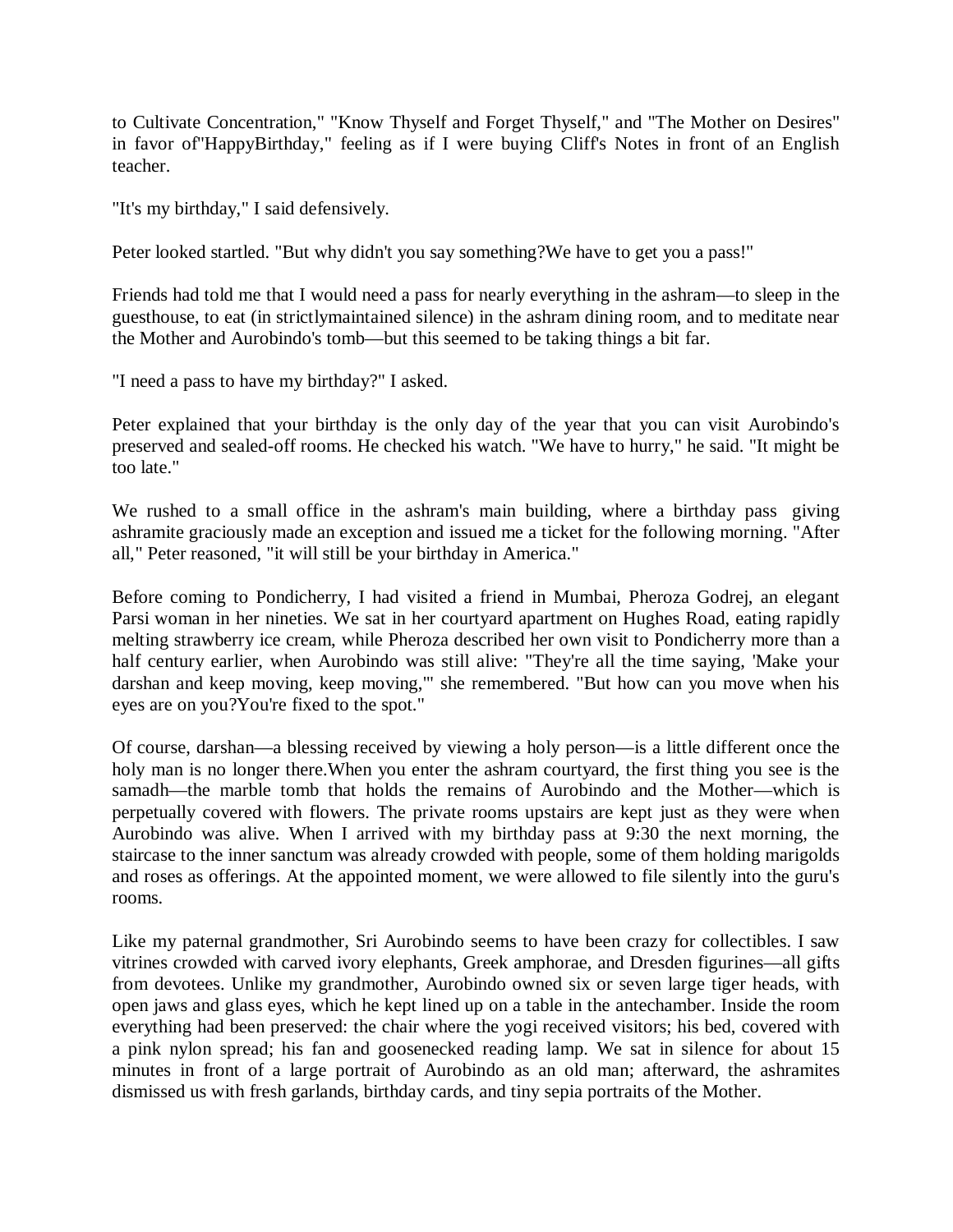Although visitors often confuse the ashram at Pondicherry with its neighbor Auroville, the two are entirely separate entities.A bumpy, 20-minute ride away, by white Ambassador taxi, Auroville was founded as an international community in 1968. Today its 1,700 residents come from more than 35 countries and live in dramatically varied settlements—everything from cashew farms to avant-garde art studios to Florida-style condos—spread out in a rough spiral over 10 square miles of land. Philosophically, Auroville is distinct from the ashram, dedicated not to Aurobindo's Integral Yoga but to the Mother's vision of international "human unity."

Those with a serious interest are encouraged to stay and work in the community, but even a day trip from Pondicherry is rewarding. Auroville is home to a number of architects who have let their imaginations loose; the public buildings (particularly the ultramodern Bharat Nivas, an Indian cultural center, and the new town hall) are unlike any others in the world. Because the community's geography is confusing, it's best to either begin with a tour from thevisitors' center—or make an Aurovillian friend. As Anu Majumdar, a novelist from Calcutta who has lived in Auroville for 30 years, put it: "You can't see Auroville from the road."

What you can see, from quite a distance, is the 95-foot-high Matrimandir, the enormous sphere covered with gold-plated discs that marks the center of the community. The Aurovillians have been laboring to complete this monument to their founder's vision since the early seventies, and they're still putting on the finishing touches. After obtaining another pass, from the kiosk inside the gate, you enter the structure and follow the spiral walkway up to a dim inner chamber, where an attendant provides you with a pair of regulation white socks. Inside the chamber, you sit on white cushions around the Mother's globe—a flawless crystal sphere, illuminated by a single beam of light from a skylight directly overhead. Aurovillians will tell you that the Matrimandir is not for formal meditation; in the words of the Mother, it's something simpler, "a place...for trying to find one's consciousness."

Most people don't come to Auroville for the beach, but the community's stretch of coastline is palm-fringed and lovely. There are few visitors, especially during the hot season, and staring at the sea provides a welcome break from other spiritual labors. Just off the beach, at the Quiet Healing Center, I tried a hatha yoga class in a bright, high-ceilinged studio. After a rigorous hour in the 90-degree heat, I decided to sign up for a massage. I followed a Tamil masseuse up to a thatched hut on the roof, where she immediately changed from her sari into a T-shirt and shorts, then instructed me: "You—everything but panties!" I anticipated something painful and healthy, and was pleasantly surprised by the soothing strokes of the ayurvedic technique. The massage hut (equipped with a ceiling fan fastened to a beam)kept out the sun and circulated the breeze. The only drawback was the copious amount of oil; by the time I left, an hour later, I had become a sort of human samosa.

On my last night, I returned to Pondicherry proper to attend the evening meditation at the Aurobindo ashram. At the appointed time, an ashramite rang a brass bell and all the lights went out, except for one blue lamp above the samadh. In the dark, the tips of the incense sticks glowed like tiny orange pairs of eyes. The noise from outside the walls—autorickshaw horns, bells of the street hawkers, someone's cell phone playing "Für Elise"—seemed truly separate from what was going on inside. That community and its guests, sitting together in perfect silence, represented